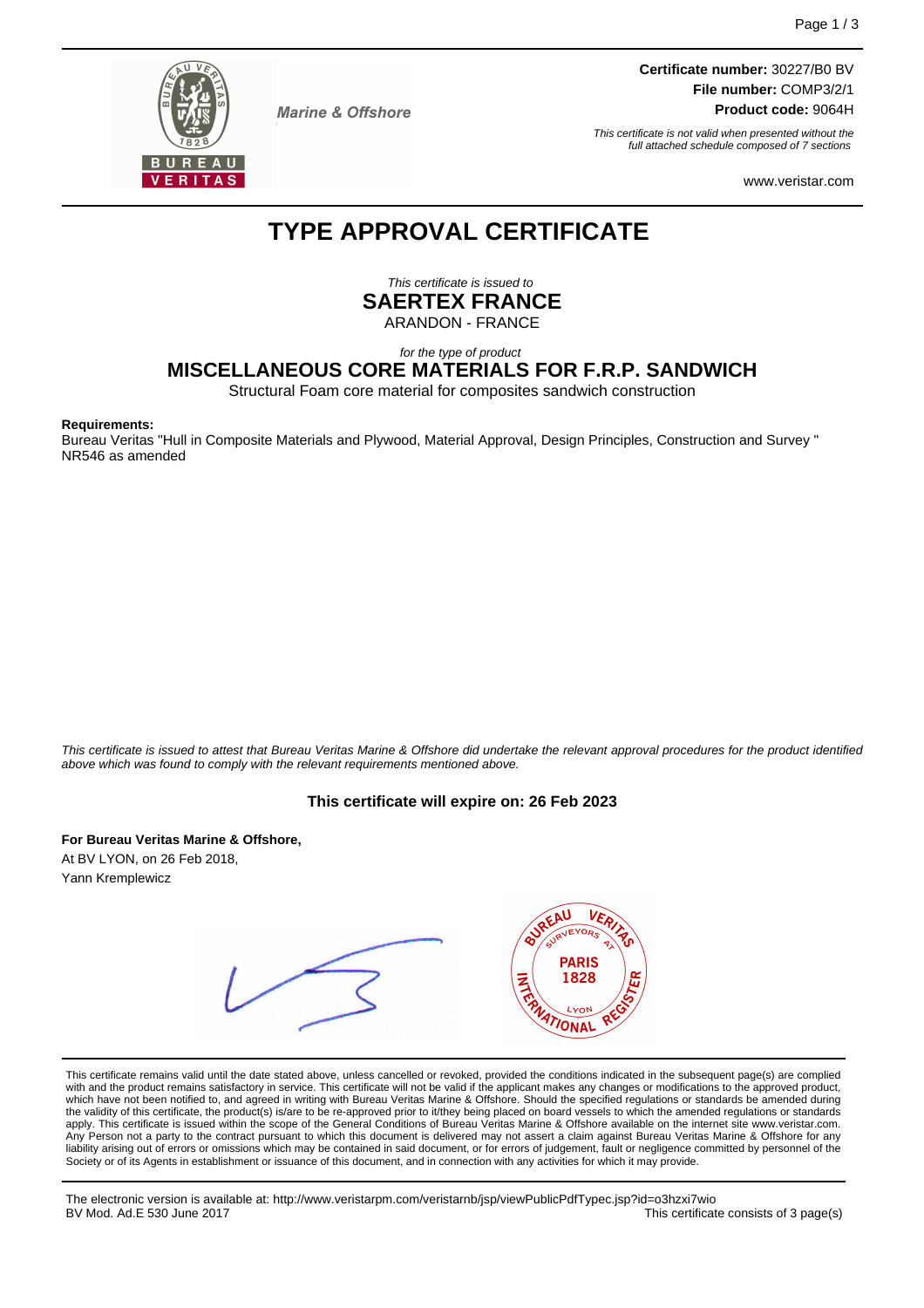# **THE SCHEDULE OF APPROVAL**

# **1. PRODUCT DESCRIPTION:**

#### **Designation: SAERfoam PUXX O YY-30**

PU: PU Foam with density of 35 kg/m<sub>3</sub>

XX: Thickness of the core,

O: core reinforcement with Eglass fibres bridges oriented  $@ +/-45°$  around z axis, equilibrated in x and y axis.

YY: Glass fibers bridge density per cm² x 10 (20 for 2.0 bridges/cm²; 25 for 2.5 bridges /cm²).

30: Manufacturer internal reference relative to the mass of the bridges

**Applications:** Structural Core material for sandwich constructions.

**Material description:** Polyurethan foam core of 35 kg/m3 reinforced with E-glass fibre oriented @ +/- 45° around Z axis (thickness) in 0° and 90° direction of the product (in plane).

The following manufacturer's specified values are confirmed by type testing:

|                      |                                       | <b>SAERfoam O</b>                           | Unit                      |
|----------------------|---------------------------------------|---------------------------------------------|---------------------------|
|                      | XX                                    | 10 to 30                                    | mm                        |
|                      | Bridges areal density in x and y axis | 2 to 2.5                                    | $\overline{Bridges/cm^2}$ |
|                      | YY                                    | 20 to 25                                    |                           |
| <b>Properties</b>    | <b>Test Method</b>                    |                                             |                           |
| <b>Dry Density</b>   | <b>ISO845</b>                         | 67                                          | kg/m <sub>3</sub>         |
| Density (infused)    | <b>ISO845</b>                         | 195                                         | kg/m <sub>3</sub>         |
| Compressive strength | <b>ISO844</b>                         | 2.75                                        | MPa                       |
| Compressive modulus  | <b>ISO844</b>                         | 78                                          | MPa                       |
| Shear strength (1)   | ISO1922                               | $0^{\circ}$ / 90 $^{\circ}$ / 45 $^{\circ}$ | <b>MPa</b>                |
|                      |                                       | 0.58/0.62/0.58                              |                           |
| Shear strength $(2)$ | ISO1922                               | $0^{\circ}$ / 90 $^{\circ}$ / 45 $^{\circ}$ | MPa                       |
|                      |                                       | 0.88 / .78 / 0.76                           |                           |
| Shear modulus $(3)$  | ISO1922                               | $0^{\circ}$ / 90 $^{\circ}$ / 45 $^{\circ}$ | <b>MPa</b>                |
|                      |                                       | 163/137/132                                 |                           |
| Tensile strength (4) | ASTMC297                              | 1.05                                        | MPa                       |
| Tensile modulus      | ASTMC297                              | $\overline{58}$                             | MPa                       |
| Water absorption (5) | ISO2896                               | < 1                                         | $\%$                      |

Note 1: First failure values.

Note 2: Failure values.

Note 3: Value given for XX= 25.

Note 4: Flatwise values.

Note 5: After 7 days of complete immersion in salt water at  $40^{\circ}$ C. expressed in % of volume increase.

Values given in the table have been obtain for SAERfoam O core with skins composed by Eglass qudriaxial1200 gr/m² / 1 Eglass CSM 450gr/m² and infused under vaccum with Vinylester ATLAC E-nova MA 6215.

#### **2. DOCUMENTS AND DRAWINGS:**

- O (YY/30) reinforcement system

- Technical datasheet SAERFOAM O PU (35/25) 25/30

# **3. TEST REPORTS:**

- Type Testing carried out according to Type Approval documentation, NR 546 as amended. Test reports from COMPOSITEC studies n° 11/104RD, n°11/171P, n°12/103P dated 19/03/2012 and test reports studies n°12/132P1, n°12/132P2 dated 25/06/2012

The electronic version is available at: http://www.veristarpm.com/veristarnb/jsp/viewPublicPdfTypec.jsp?id=o3hzxi7wio BV Mod. Ad.E 530 June 2017 **This certificate consists of 3 page(s)** BV Mod. Ad.E 530 June 2017